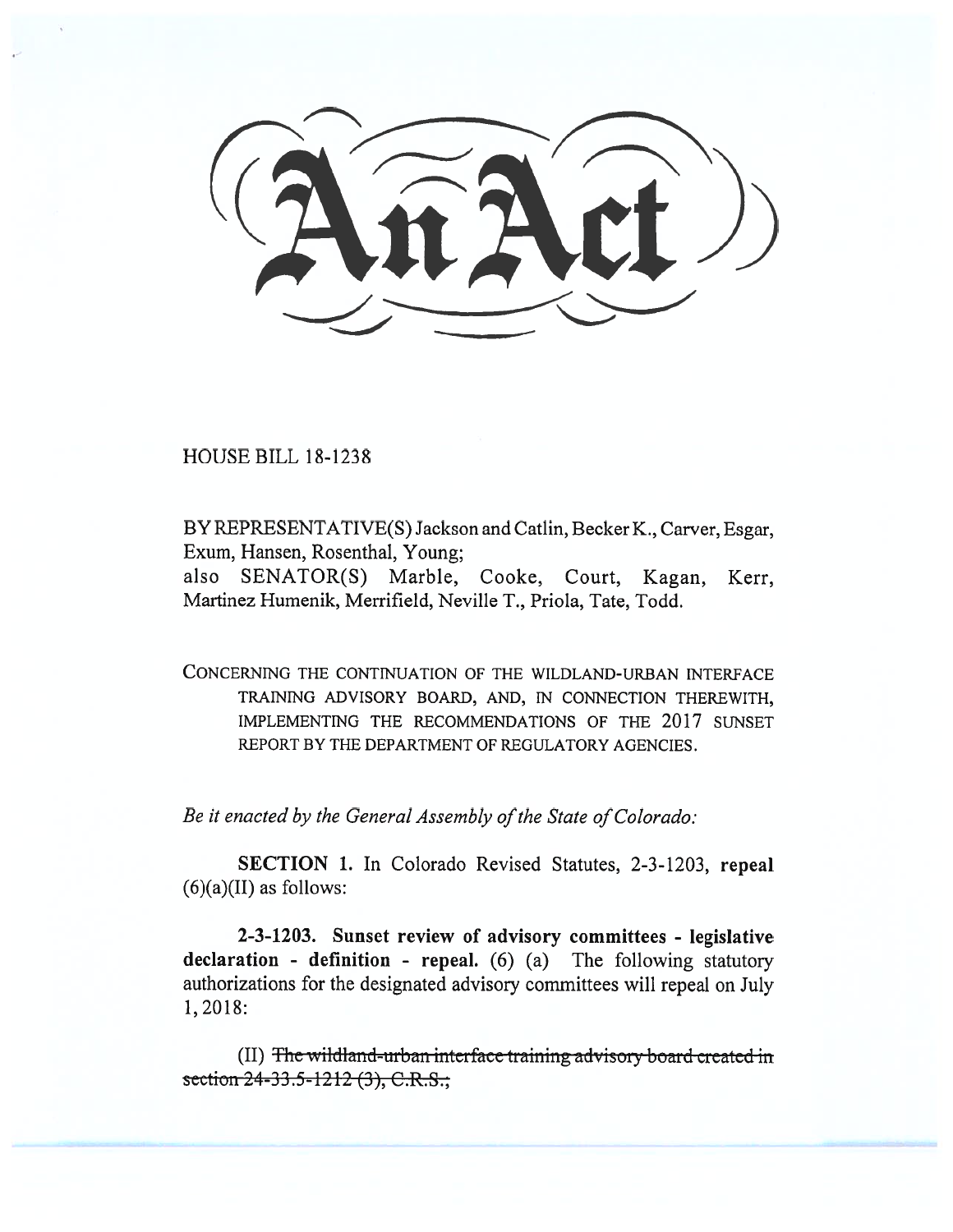**SECTION 2.** In Colorado Revised Statutes, 24-33.5-1212, repeal  $(3)$  as follows:

24-33.5-1212. Training for directors of fire protection districts - pilot program - training fund. (3)  $(a)$  The wildland-urban interface training advisory board is hereby created in the division for the purpose of advising the division on the content of the courses offered pursuant to this section and the implementation of the pilot program established pursuant to this section.

(b) The wildland-urban interface training advisory board shall consist of five members, to be appointed by the director as follows:

(I) One employee of the Colorado state forest service;

(II) One member of an association representing the county sheriffs of the state;

(III) One member of an association representing the fire chiefs of the state:

(IV) One representative of an association representing the special districts of the state; and

(V) One employee of the division of emergency management.

(c) The members of the wildland-urban interface training advisory board shall serve without compensation or reimbursement of expenses.

(d) This subsection  $(3)$  is repealed, effective July 1, 2018.

**SECTION 3. Effective date.** This act takes effect July 1, 2018.

**SECTION 4. Safety clause.** The general assembly hereby finds,

PAGE 2-HOUSE BILL 18-1238